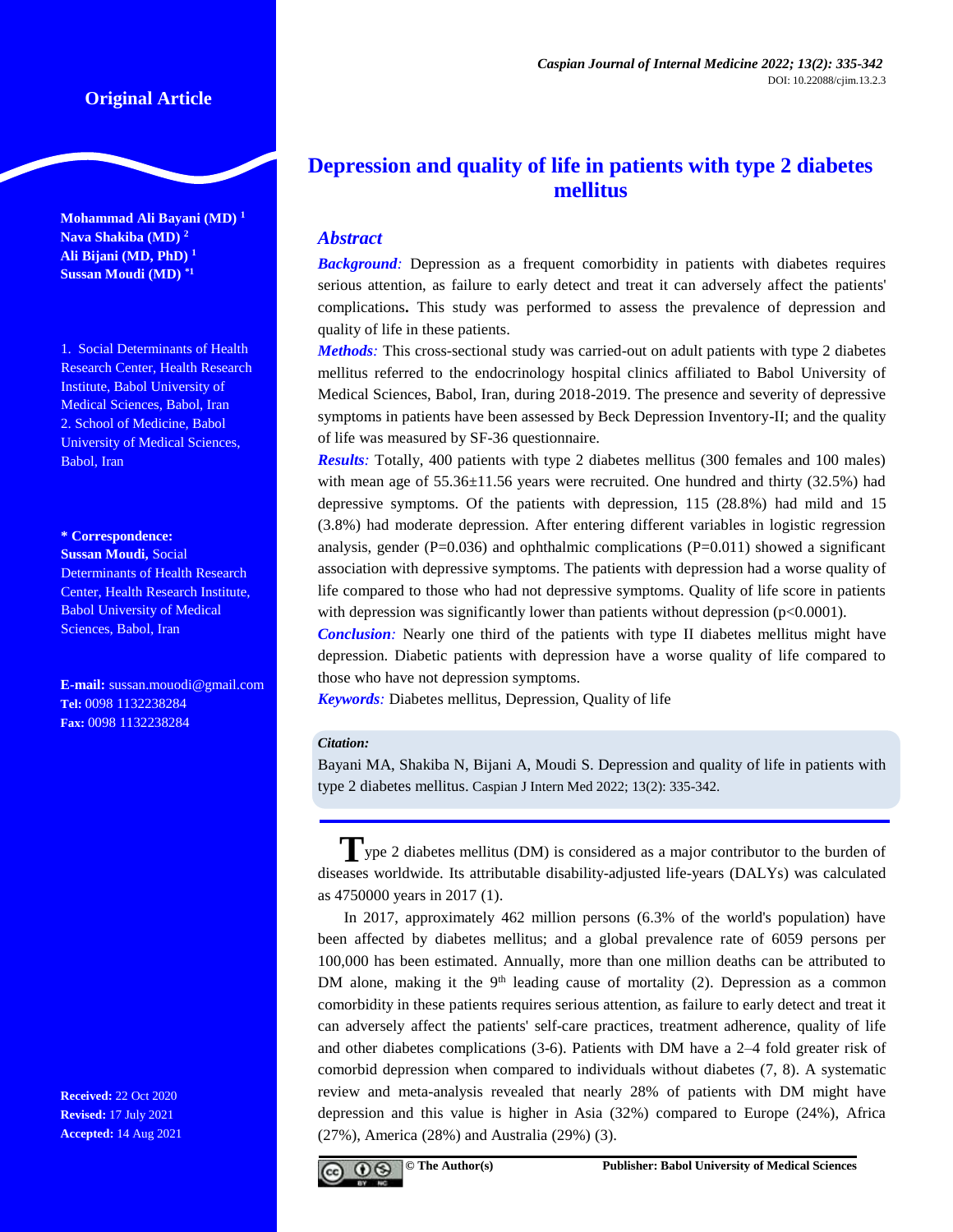The overall prevalence of depression in Iranian people with diabetes was represented as 54% (95% CI: 47.32– 60.70); furthermore, the prevalence of depression in women (56.3%) was reported higher than that of men (41.1%) (5). Quality of life (QOL) refers to the perception of physical, emotional, and social status that everyone has about himself. A primary goal in early diagnosis and treatment of patients with diabetes is QOL; and quality of life in these patients becomes worse when any comorbidity coexists or complications start to develop (9, 10).

Although the precise factors that deteriorate the QOL in patients with diabetes have not been determined, some previous studies indicated that the patient's age, type of DM, ethnicity, economic status, educational level, and social support; medications (especially injections) administered by the patients, diabetes-related complications and psychological factors may interfere in the QOL for these individuals (11, 12).

Either depression or diabetes are correlated with morbidity and mortality, and when these two diseases are concomitant in a patient, the risk for poor blood glucose control, developing complications, and related cost increase (4).

Previous studies that examined the prevalence of depression in patients diagnosed with diabetes reported different results. A research showed that the prevalence of depression among Iranian patients with diabetes ranged from 13.7% to 87% (5). Considering the fact that the initial step in planning to control depression in diabetic patients is the accurate identification of the current situation (13), we conducted this study to assess the prevalence of depression and quality of life in these patients.

### **Methods**

This descriptive-analytic research was conducted as a cross-sectional study during 2018-2019 on adult patients with type 2 diabetes mellitus that referred to the endocrinology hospital clinics affiliated to Babol University of Medical Sciences, Babol, Iran. Diabetes mellitus was diagnosed by the study endocrinologist, and if the patient had two fasting blood glucose  $\geq$ 126 mg/dL or other diagnostic criteria related to DM (2).

These patients were selected by convenience sampling. They were evaluated for depression and quality of life if they desired to participate in the study. Any cognitive

impairment, dementia, and mental retardation have been considered as exclusion criteria. Based on the results of previous studies in Iran, consider 50% prevalence of depression in patients with diabetes (14); with 95% confidence level and  $d = 0.05$ , sample size was calculated as 400 individuals. Beck Depression Inventory-II (BDI) and SF-36 questionnaire were used for data collection. In addition sociodemographic and clinical characteristics, (age, gender, occupational and marital status, how to live with family members, education level, approximate monthly income and treatment cost, duration of diabetes, type of antidiabetic drugs, and previously diagnosed complications of diabetes) were collected through an interview. After initial assessment with BDI, suspected patients with depressive symptoms (BDI score  $\geq 16$ ) were referred to the psychiatrist for further examination.

Beck Depression Inventory-II is a 21-item self-reporting questionnaire that examines the presence and severity of depressive symptoms in patients. Each question has four options for selection; and the subject should select one option which is most compatible with his or her current condition, and accordingly, the rating of each question is 0-3. Total score indicates the status and severity of depression in the patient: 1–15 means without depression, 16–30 with mild depression, 31–46 moderate; and 47–63 means severe depression symptoms. The validity and reliability of this questionnaire has been approved in adult populations (15, 16).

SF-36 is a thirty-six item questionnaire that measures the quality of life in eight scales including physical functioning; emotional well-being; physical pain; general health; energy and fatigue; social functioning; physical health problems; and emotional health problems. Each scale is directly transformed into a score from 0 to 100. The lower the score demonstrates the more disability. The validity and reliability of this questionnaire has been evaluated in Iranian adult population (17). Diabetes-related complications including ophthalmic, cardiovascular, renal and other complications were recorded by the research endocrinologist, based on the patient's medical examinations, laboratory or imaging findings and/or prescribed medications.

Chi-square, t-test and logistic regression analysis were used for data analysis in SPSS-18 software package. This study has been approved by the Ethics Committee of Babol University of Medical Sciences with registration code MUBABOL.REC.1394.299.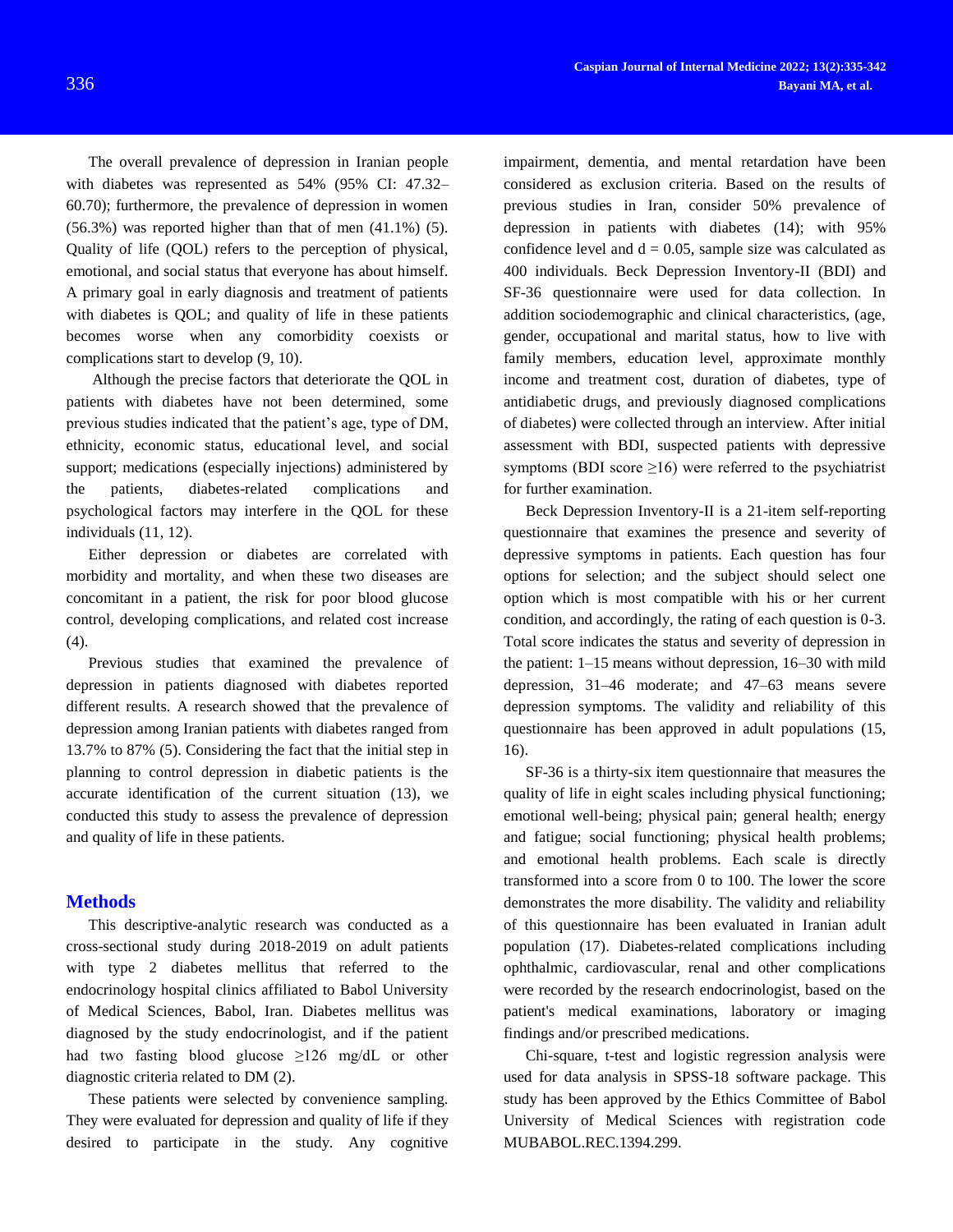### **Results**

In the present study, 400 patients with type 2 diabetes mellitus were recruited. The mean age of participants was  $55.36\pm11.56$  years and most of them  $(64.3\%)$  were under 60 years old. Their sociodemographic and clinical characteristics are presented in table 1. The results showed that 300 (75.0%) of patients were females; 363 (90.8%) married; 80.5% a undergraduate, 204(51.0%) individuals were living in rural regions. One hundred and two (25.5%) patients had diabetes for about 15 to 20 years. In addition, 48 (12.0%) subjects had a history of psychiatric diseases; and 41 (10.2%) patients reported a family history of psychiatric disorders. Of the 400 patients with DM, 130 (32.5%) had depressive symptoms. Of the patients with depression, 115 (28.8%) had mild and 15 (3.8%) with moderate depression. None of the individuals had severe depression. Table 2 represents the distribution of sociodemographic variables among DM patients with and without depression. This table shows that 86.9% of women and 13.1% of men with type 2 diabetes had depression (P=0.0001).

A significant association was observed between occupational status (0.030), marital status (0.046), and treatment cost (0.004) with depression. Seventy-nine (60.8%) patients with depression had monthly income ranging from 100 to 200 dollars; however, in the nondepressed group 167 (61.9%) were in this range of monthly income (p>0.05).

The association of depression symptoms with diabetesrelated health complications has been presented in table 3. A

significant association has been found between ophthalmic  $(P=0.007)$ , and cardiovascular  $(P=0.001)$  complications with depression. Furthermore, the patients with a previous history of hospital admission related to DM had a higher prevalence of depression  $(P=0.001)$ . However, after entering the variables of gender, marital and occupational status, the approximate monthly cost of treatment, ophthalmic, cardiovascular and other complications of diabetes, and previous history of hospital admission related to DM in logistic regression analysis, the results showed a significant association between depression symptoms and gender  $(P=0.036)$ , and ophthalmic complications  $(P=0.011)$ . Other characteristics including marital status  $(P=0.651)$ , occupational status (P=0.210), cardiovascular complications  $(P=0.282)$ , previous history of hospital admission  $(P=0.132)$ , and treatment costs  $(P=0.457)$  had no significant association with depression symptoms. The mean score of the eight categories of quality of life was 61.96±30.59 for physical functioning;  $55.54 \pm 19.24$  emotional well-being;  $57.66 \pm 24.49$ physical pain; 47.56±15.59 general health; 52.91±18.20 energy and fatigue;  $59.57 \pm 24.34$  social functioning;  $53.93\pm40.99$  physical health problems; and  $49.75\pm42.14$  for emotional health problems. The highest and lowest scores were related to physical functioning (61.96) and general health (47.56), respectively. The association between depression and quality of life in patients with DM is presented in table 4. The results showed that quality of life score in patients with depression was significantly lower than patients without depression  $(p<0.0001)$ .

|--|

| <b>Variable</b>                                   |               | <b>Frequency</b> |  |
|---------------------------------------------------|---------------|------------------|--|
|                                                   | <b>Number</b> | <b>Percent</b>   |  |
| <b>Gender</b>                                     |               |                  |  |
| Male                                              | 100           | 25.0             |  |
| Female                                            | 300           | 75.0             |  |
| <b>Marital status</b>                             |               |                  |  |
| Married                                           | 363           | 90.8             |  |
| Single                                            | 37            | 9.2              |  |
| How to live with family members                   |               |                  |  |
| Living with family members                        | 379           | 94.8             |  |
| Living alone                                      | 21            | 5.2              |  |
| Occupation                                        |               |                  |  |
| Housekeeper                                       | 289           | 72.3             |  |
| Employee                                          | 28            | 9.5              |  |
| <b>Others</b>                                     | 72            | 18.2             |  |
| <b>Monthly income (in dollars)</b>                |               |                  |  |
| < 50                                              | 37            | 9.3              |  |
| 50-100                                            | 84            | 21.0             |  |
| 100-200                                           | 246           | 61.5             |  |
| >200                                              | 33            | 8.2              |  |
| Type of antidiabetic drugs the patient was taking | 291           | 72.8             |  |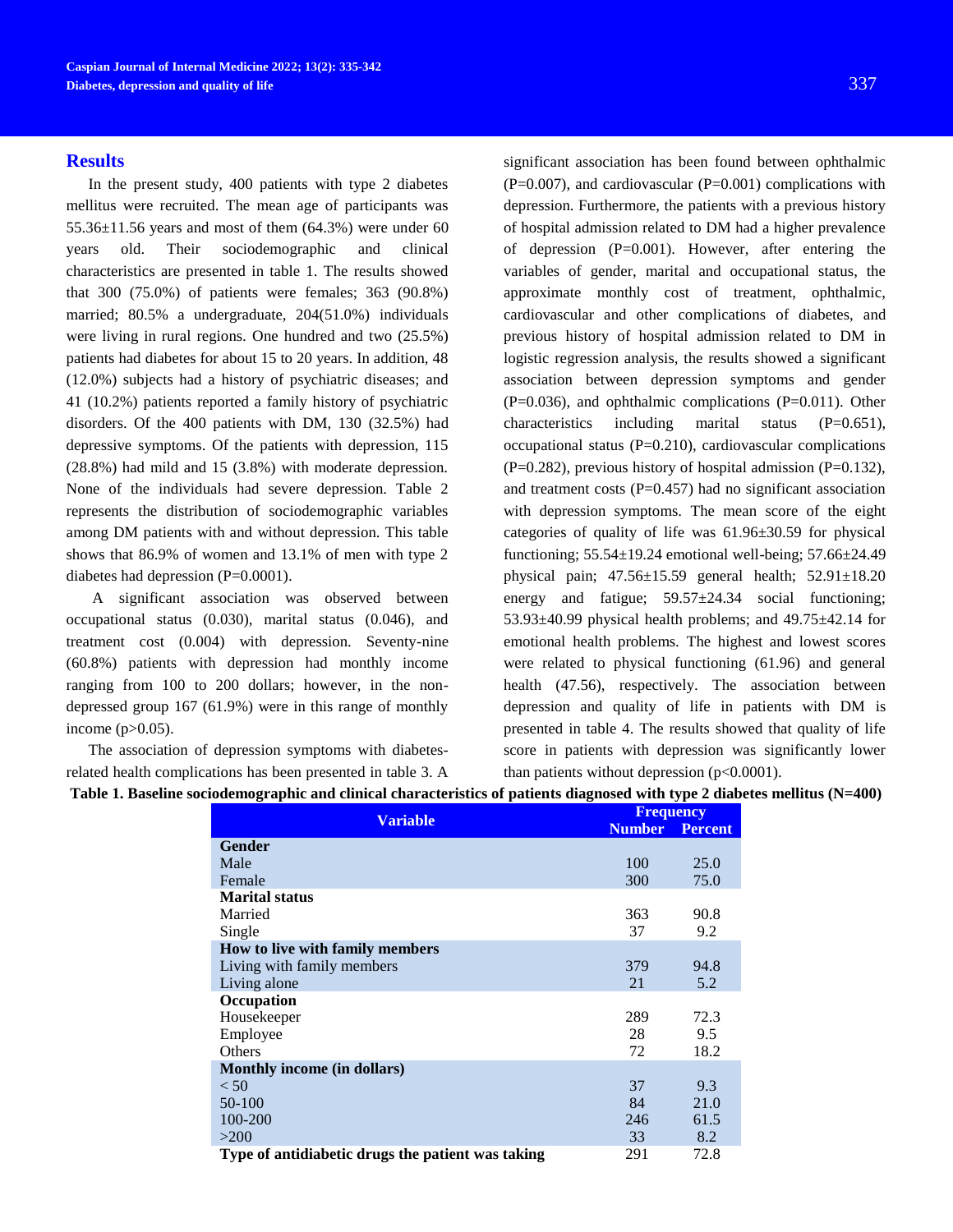| Oral<br>Injecting                                                                 | 109              | 27.2                 |
|-----------------------------------------------------------------------------------|------------------|----------------------|
| Approximate cost of treatment in one month (in dollars)<br><10<br>$10-25$<br>>2.5 | 161<br>171<br>68 | 40.3<br>42.7<br>17.0 |
| Diabetes duration (year)                                                          |                  |                      |
| $\leq$ 1                                                                          | 2                | 0.5                  |
| $1 - 5$                                                                           | 32               | 8.0                  |
| $5-10$                                                                            | 94               | 23.5                 |
| $10 - 15$                                                                         | 107              | 26.7                 |
| $15 - 20$                                                                         | 102              | 25.5                 |
| >20                                                                               | 63               | 15.8                 |
| Complications of diabetes which have been diagnosed                               |                  |                      |
| Ophthalmic                                                                        | 153              | 38.3                 |
| Cardiovascular                                                                    | 140              | 35.0                 |
| Renal                                                                             | 88               | 22.0                 |
| Others                                                                            | 72               | 18.0                 |

**Table 2. Association of depressive symptoms with sociodemographic and clinical characteristics of patients with diabetes mellitus**

| <b>Variable</b>                                         | <b>Depressive Symptoms</b> |                | <b>Crude</b>   |
|---------------------------------------------------------|----------------------------|----------------|----------------|
|                                                         | Yes                        | N <sub>o</sub> | <b>P-value</b> |
|                                                         | $N(\%)$                    | $N(\%)$        |                |
|                                                         | $N=130$                    | $N = 270$      |                |
| Gender                                                  | 17(13.1)                   | 83 (30.7)      |                |
| Male                                                    | 113 (86.9)                 | 187 (69.3)     | 0.0001         |
| Female                                                  |                            |                |                |
| <b>Living region</b>                                    | 71(54.6)                   | 125(46.3)      |                |
| Urban                                                   | 59 (45.4)                  | 145(53.7)      | 0.119          |
| Rural                                                   |                            |                |                |
| <b>Marital status</b>                                   | 114 (87.7)                 | 249 (92.2)     |                |
| Married                                                 | 16(12.3)                   |                | 0.046          |
| Single                                                  |                            | 21(7.8)        |                |
| How to live with family members                         |                            |                |                |
| Living with family members                              | 119(91.5)                  | 260 (96.3)     | 0.460          |
| Living alone                                            | 11(8.5)                    | 10(3.7)        |                |
| <b>Occupational status</b>                              |                            |                |                |
| Housekeeper                                             | 105(80.8)                  | 184 (68.2)     |                |
| Employee                                                | 8(6.1)                     | 30(11.1)       | 0.030          |
| Others                                                  | 17(13.1)                   | 56(20.7)       |                |
| Type of antidiabetic drugs the patient was taking       |                            |                |                |
| Oral                                                    | 89 (68.5)                  | 202 (74.8)     | 0.181          |
| Injecting                                               | 41(31.5)                   | 68 (25.2)      |                |
| Approximate cost of treatment in one month (in dollars) |                            |                |                |
| <10                                                     | 37(28.5)                   | 124 (45.9)     |                |
| $10 - 25$                                               | 67(51.5)                   | 104(38.5)      | 0.004          |
| >25                                                     | 26(20.0)                   | 42(15.6)       |                |
| Previous history of psychiatric illness in the patient  |                            |                |                |
| Yes                                                     | 15(11.5)                   | 33(12.2)       | 0.840          |
| N <sub>o</sub>                                          | 115 (88.5)                 | 237 (87.8)     |                |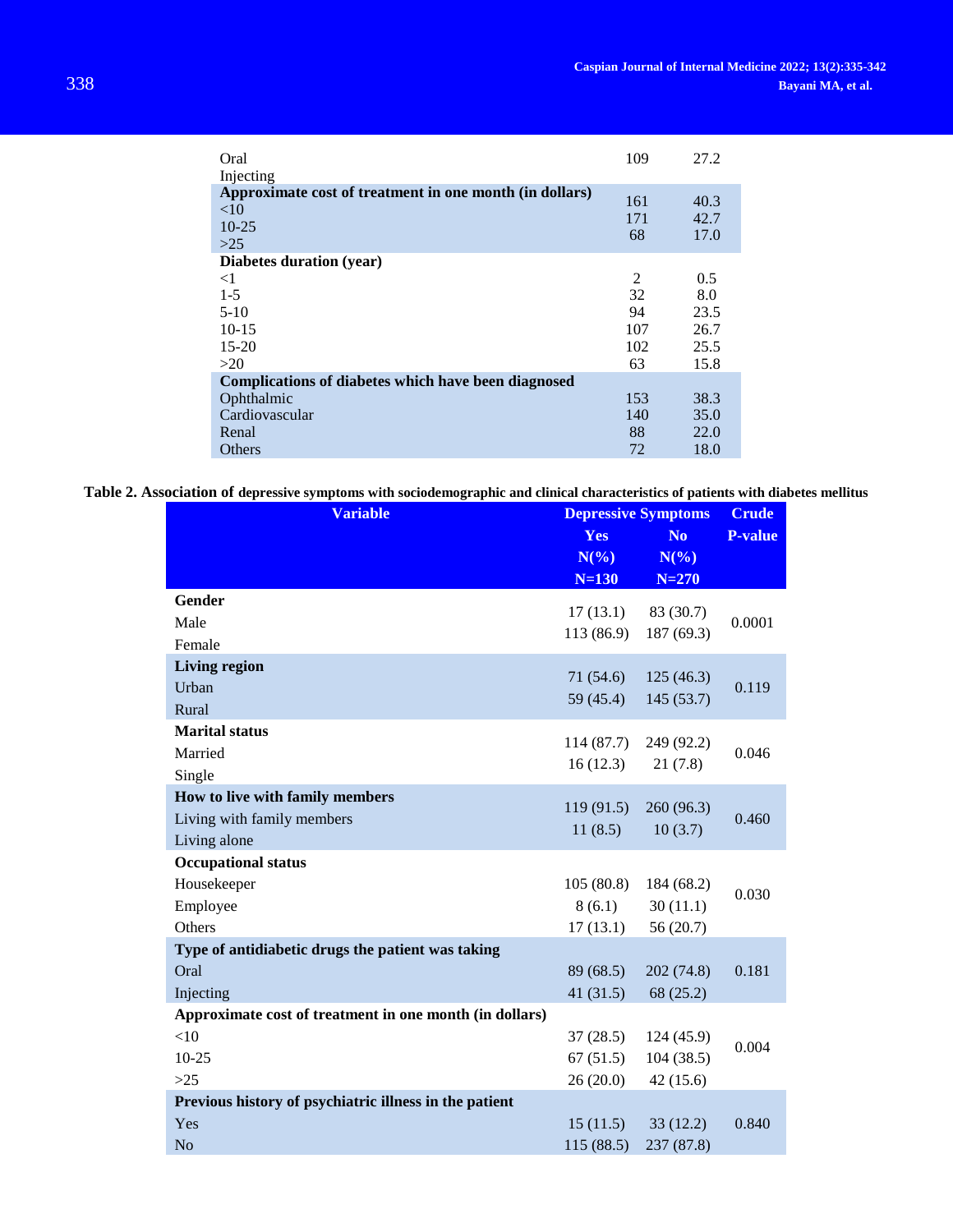| Table 5. Association of depressive symptoms with diabetes related health complications |                                                          |                                                                      |                                         |
|----------------------------------------------------------------------------------------|----------------------------------------------------------|----------------------------------------------------------------------|-----------------------------------------|
| <b>Diabetes related health complications</b>                                           | <b>With depressive</b><br>symptoms<br>$N(\%)$<br>$N=130$ | <b>Without depressive</b><br><b>symptoms</b><br>$N(\%)$<br>$N = 270$ | <b>Crude</b><br>$\mathbf{p}$ -<br>value |
| <b>Ophthalmic complications</b>                                                        |                                                          |                                                                      |                                         |
| Yes                                                                                    | 62(47.7)                                                 | 91(33.7)                                                             | 0.007                                   |
| N <sub>o</sub>                                                                         | 68 (52.3)                                                | 179(66.3)                                                            |                                         |
| <b>Cardiovascular complications</b>                                                    |                                                          |                                                                      |                                         |
| Yes                                                                                    | 60(46.2)                                                 | 80(29.6)                                                             | 0.001                                   |
| No                                                                                     | 70(53.8)                                                 | 190 (70.4)                                                           |                                         |
| <b>Renal complications</b>                                                             |                                                          |                                                                      |                                         |
| Yes                                                                                    | 26(20.0)                                                 | 62(23.0)                                                             | 0.503                                   |
| N <sub>o</sub>                                                                         | 104(80.0)                                                | 208(77.0)                                                            |                                         |
| <b>Other complications</b>                                                             |                                                          |                                                                      |                                         |
| Yes                                                                                    | 32(24.6)                                                 | 40(14.8)                                                             | 0.017                                   |
| N <sub>o</sub>                                                                         | 98 (75.4)                                                | 230 (85.2)                                                           |                                         |
| Previous history of hospital admission because of diabetes                             |                                                          |                                                                      |                                         |
| and its complications                                                                  |                                                          |                                                                      |                                         |
| Yes                                                                                    | 45(34.6)                                                 | 51(18.9)                                                             | 0.001                                   |
| N <sub>o</sub>                                                                         | 85 (65.4)                                                | 219(81.1)                                                            |                                         |

# **Table 3. Association of depressive symptoms with diabetes related health complications**

### **Table 4. The association between quality of life score and depression in patients with type-2 diabetes mellitus**

| <b>Quality of life scales</b> | With depressive symptoms $(N=130)$<br><b>Score (Mean±SD)</b> | Without depressive symptoms $(N=270)$<br><b>Score (Mean±SD)</b> | p-value  |
|-------------------------------|--------------------------------------------------------------|-----------------------------------------------------------------|----------|
| Physical functioning          | $51.23 \pm 28.82$                                            | $67.12 \pm 30.12$                                               | < 0.0001 |
| Emotional well-being          | $41.52 \pm 13.35$                                            | $62.30 \pm 17.97$                                               | < 0.0001 |
| Physical pain                 | $46.25 \pm 21.21$                                            | $63.16 \pm 24.09$                                               | < 0.0001 |
| General health                | $38.61 \pm 14.31$                                            | $51.87 \pm 14.32$                                               | < 0.0001 |
| Energy and fatigue            | $42.23 \pm 15.89$                                            | $58.05 \pm 16.99$                                               | < 0.0001 |
| Social functioning            | 48.97±22.72                                                  | $64.67 \pm 23.47$                                               | < 0.0001 |
| Physical health problems      | $40.76 \pm 40.48$                                            | $60.27 \pm 39.78$                                               | < 0.0001 |
| Emotional health problems     | $31.02 \pm 36.70$                                            | 58.76±41.69                                                     | < 0.0001 |

### **Discussion**

In our research, 32.5% of 400 patients with DM had mild to moderate depression symptoms and no patient had severe depression. Depression was more prevalent in females compared to males. Khaledi et al. reported a global estimated prevalence of comorbid depression of 28% (23% of males and 34% of females) in patients with type 2 diabetes, through a systematic review and meta-analysis (3). Sartorius´ study indicated a prevalence of 10-15% of depressive disorders in diabetic patients, which was nearly two times higher than the prevalence of depression in nondiabetic individuals (13). Kreider reported that the presence of major depressive disorder in people with DM may be up to three times more common than in the general population (18). Nanayakkara et al.'s study in Australia revealed that 29% of adult patients with type 2 DM had likely depression, 7% had high diabetes distress, and 5% had both of them (8). This difference in results might be due to the study population, sociodemographic and clinical characteristics, definitions and tools that have been used to evaluate the depressive disorders in DM patients. Gender had a significant association with depressive symptoms in DM patients, however, marital status, occupation and treatment costs did not show a significant association. Women are at higher risk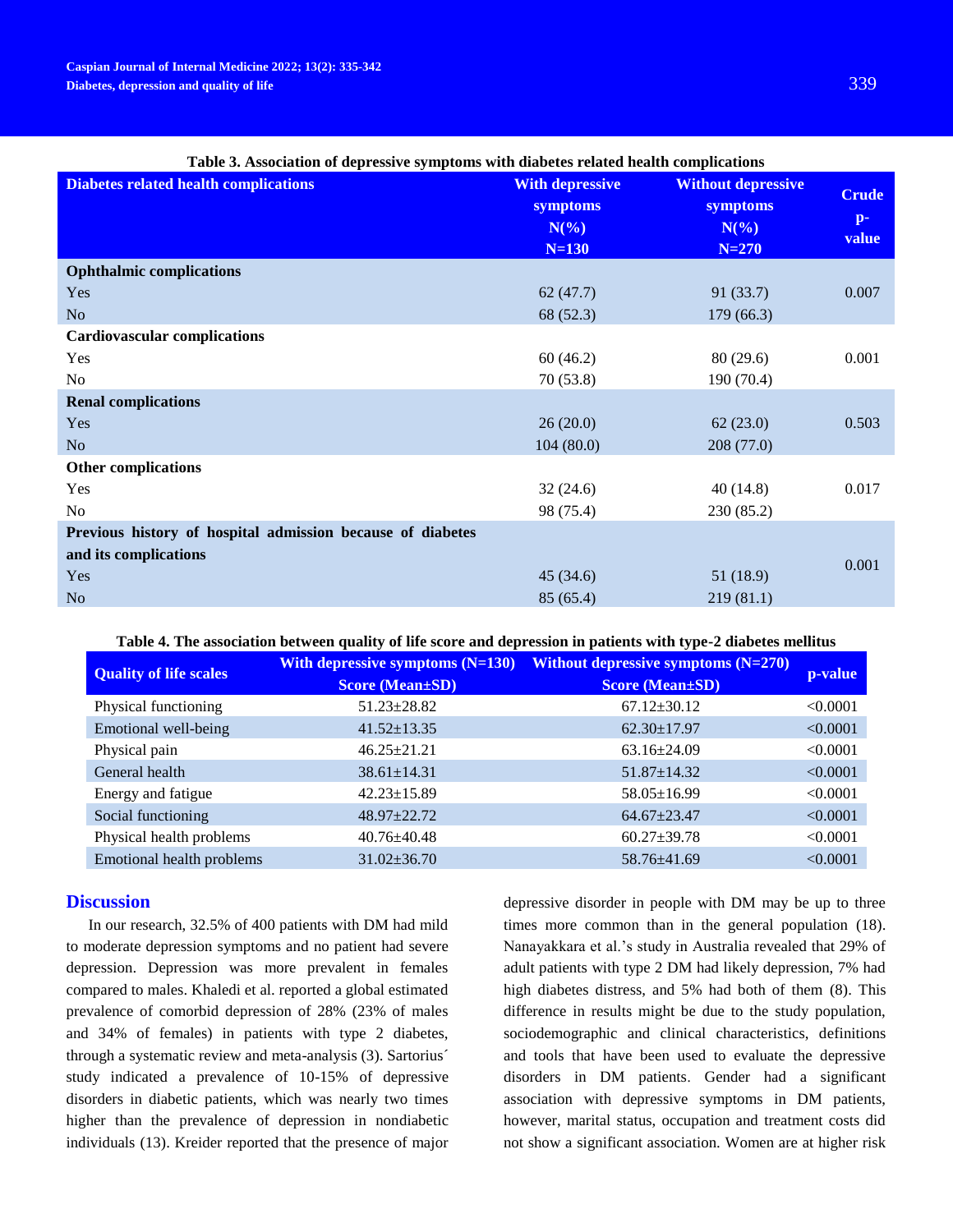than men for developing depression, with or without diabetes (13, 19). A review article indicated that the risk of depression in women with diabetes can be twice that of nondiabetic peers (13). This could be related to this fact that women experience more negative life events, and experience significant hormonal changes during pregnancy, postpartum and menopausal period (13). In addition to, women appear to be more sensitive to socioeconomic predictors, such as education, occupation, and income for the future development of diabetes and its related depression (20).

Social factors such as low educational level, occupation, inadequate income, unhealthy lifestyle behaviors and social disparities can be related to a higher risk of depression in patients with diabetes (20). Also, diabetes and its complications have a significant economic impact on people with diabetes and their families through direct medical costs and loss of work and wages. The World Health Organization(WHO) represented the hospital and outpatient care as the major cost drivers in diabetic patients; furthermore, another contributing factor which should be notified is the difficulty to access and the rise in cost for insulins, especially in low and middle income countries (19). Sartorius reported that treatment cost of diabetes when depression coincides can be 4.5 times higher than the treatment of diabetes alone (13). This difference in results can be attributed to different study population, demographic and socioeconomic characteristics of the recruited patients. In this research, depressive disorder was more prevalent in patients who had diabetes-related cardiovascular complications. Prospective studies demonstrated that depressive disorders was associated with increased risk of macrovascular and microvascular consequences of diabetes, even after adjusting for DM severity and self-care behaviors (18). Rees et al. reported moderate or severe visual impairment, and severe asymptomatic nonproliferative or symptomatic proliferative diabetic retinopathy as independent risk factors for depressive symptoms in persons with diabetes (21). Disability and difficulties in caring for and treatment of cardiovascular and ophthalmic outcomes of diabetes can justify a higher prevalence of depression in DM patients with these consequences.

This study indicated that the patients with depression had a worse quality of life compared to those who had not depressive symptoms. All of the SF-36 subscales (including physical functioning, emotional well-being, physical pain, general health, energy and fatigue, social functioning,

physical health problems and emotional health problems) showed a lower score in DM patients with depression. Similar to our result, Derakhshanpour et al. examined 330 diabetic patients via Beck Depression Inventory and the quality of life questionnaire recommended by the World Health Organization (WHOQOL-BREF), and found patients with depression had a significant lower score than nondepressed diabetic patients (14). Altinok et al. assessed the quality of life in 440 adult patients with DM by SF-36 questionnaire and reported that the mean scores of all SF-36 subscales were significantly lower in females than those of male individuals. The patients with longer duration of diabetes, or using injecting antidiabetics had lower scores of quality of life. Also, physical function score of the patients with no diabetes-related health complications was significantly higher than those with two and more complications (22).

Trikkalinou et al. demonstrated that diabetes-related complications, especially coronary artery disease, renal failure, blindness, and sexual dysfunction deteriorate the quality of life in diabetic patients (9). Depression can disturb emotions, cognition, and behaviors of diabetic patients. When depression is diagnosed in a diabetic patient, both diseases should be treated at the same time, as the response to medication is usually seen within 2-4 weeks for antidepressants, and the improvement in glycemic control and serum level of HbA1C needs several months. Furthermore,a better mood might result to a much better patient' s adherence to diabetic treatment protocol (18).

In this study, no structured clinical interview was performed and the used questionnaires were self-reported. It can be represented as the most important limitation of this research. Longitudinal studies are suggested to examine the actual impact of diabetes mellitus on quality of life and the different aspects of patients´ mental health.

In conclusion nearly one third of the patients with type II diabetes mellitus may have depression. More depression symptoms are expected to occur in patients with ophthalmic or cardiovascular complications. Diabetic patients with depression have a worse quality of life compared to those who have not depressive disorder.

### **Acknowledgements**

Hereby, the financial support of Babol University of Medical Sciences is appreciated.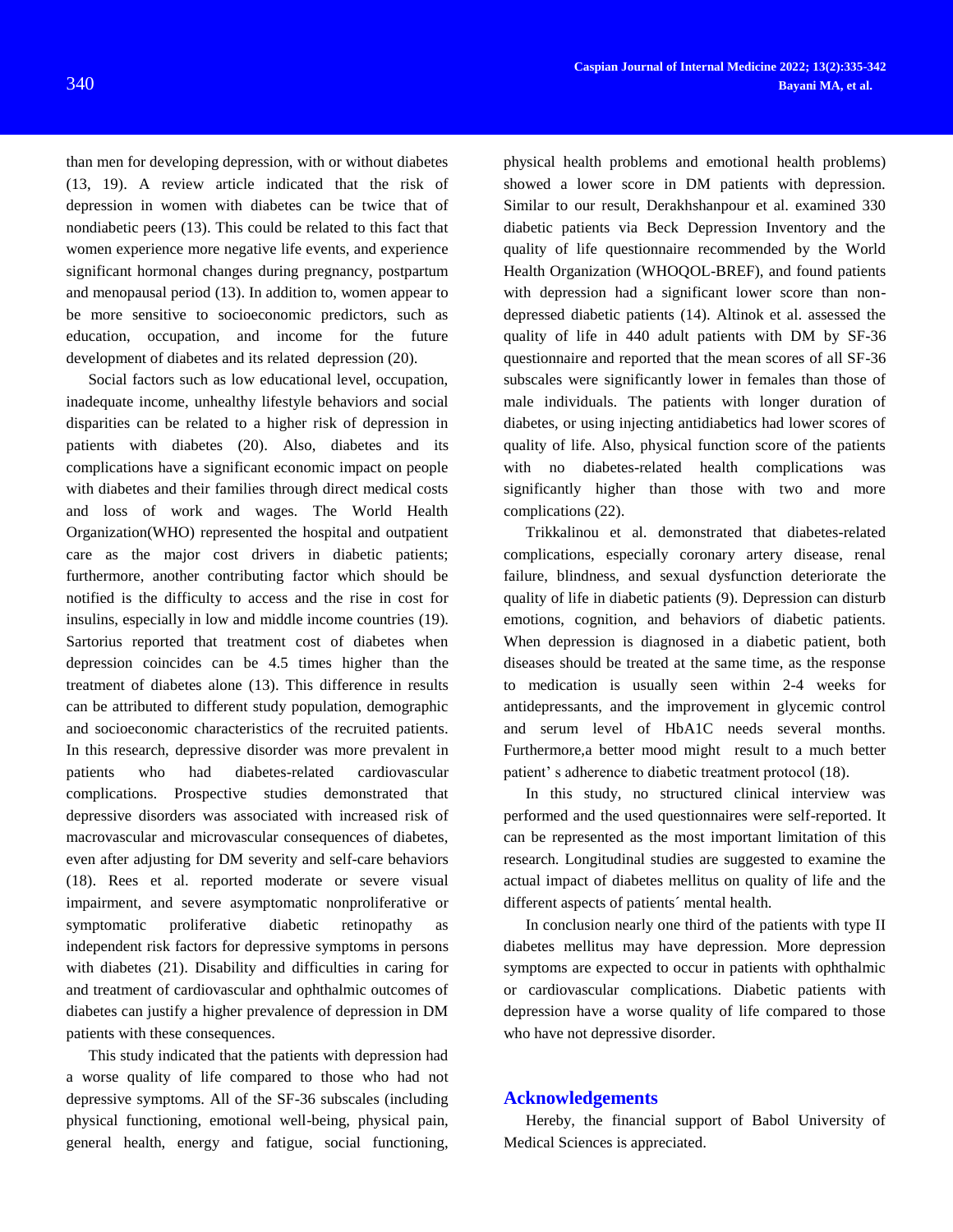**Funding:** This study has been supported by Babol University of Medical Sciences.

**Conflict of Interests:** The authors declare that there is no conflict of interest.

#### **Authors' Contribution**

Mohammad Ali Bayani contributed to conception and study design, data collection, analysis and interpretation of data. Nava Shakiba contributed to conception and design, and data collection. Ali Bijani performed data analysis.

Sussan Moudi contributed to conception and design, data collection, analysis and interpretation of data, drafting the article and revising it critically for important intellectual content. All authors approved the final version of the manuscript to be published.

### **Ethical Approval**

This study has been approved by the Research Ethics Committee of Babol University of Medical Sciences with approval ID MUBABOL.REC.1394.299.

#### **Patient Consent**

All participants were informed about the study plan which was disclosed to them through a Persian informed consent form. All patients provided a written informed consent to participate in the research.

### **References**

- 1. GBD 2017 Risk Factor Collaborators. Global, regional, and national comparative risk assessment of 84 behavioral, environmental and occupational, and metabolic risks or clusters of risks for 195 countries and territories, 1990–2017: a systematic analysis for the Global Burden of Disease Study 2017. Lancet 2018; 392: 1923-94.
- 2. Khan MAB, Hashim MJ, King JK, et al. Epidemiology of type 2 diabetes- global burden of disease and forecasted trends. J Epidemiol Glob Health 2020;10: 107-11.
- 3. Khaledi M, Haghighatdoost F, Feizi A, Aminorroaya A. The prevalence of comorbid depression in patients with type 2 diabetes: an updated systematic review and metaanalysis on huge number of observational studies. Acta Diabetol 2019; 56: 631-50.
- 4. Alzoubi A, Abunaser R, Khassawneh A, et al. The bidirectional relationship between diabetes and depression: a literature review. Korean J Fam Med 2018; 39: 137-46.
- 5. Pashaki MS, Mezel JA, Mokhtari Z, et al. The prevalence of comorbid depression in patients with diabetes: A meta-analysis of observational studies. Diabetes Metab Synd 2019; 13: 3113-9.
- 6. Salinero-Fort MA, Gómez-Campelo P, San Andrés-Rebollo FJ, et al. Prevalence of depression in patients with type 2 diabetes mellitus in Spain (the DIADEMA Study): results from the MADIABETES cohort. BMJ Open 2018; 8:e020768.
- 7. Kalra S, Jena BN, Yeravdekar R. Emotional and psychological needs of people with diabetes. Indian J Endocrinol Metab 2018; 22: 696–704.
- 8. Nanayakkara N, Pease A, Ranasinha S, et al. Depression and diabetes distress in adults with type 2 diabetes: results from the Australian National Diabetes Audit (ANDA) 2016. Sci Rep 2018; 8: 7846.
- 9. Trikkalinou A, Papazafiropoulou AK, Melidonis A. Type 2 diabetes and quality of life. World J Diabetes 2017; 8: 120-9.
- 10.Jing X, Chen J, Dong Y, et al. Related factors of quality of life of type 2 diabetes patients: a systematic review and meta-analysis. Health Qual Life Outcomes 2018; 16: 189.
- 11. Abedini MR, Bijari B, Miri Z, et al. The quality of life of the patients with diabetes type 2 using EQ-5D-5 L in Birjand. Health Qual Life Outcomes 2020; 18: 18.
- 12. Ansarzadeh S, Salehi L, Mahmoodi Z, Mohammadbeigi A. Factors affecting the quality of life in women with gestational diabetes mellitus: a path analysis model. Health Qual Life Outcomes 2020; 18: 31.
- 13. Petrak F, Röhrig B, Ismail K. Depression and Diabetes. [Updated 2018 Jan 14]. In: Feingold KR, Anawalt B, Boyce A, et al., editors. Endotext [Internet]. South Dartmouth (MA): MDText.com Inc2000. Available at: https://www.ncbi.nlm.nih.gov/books/NBK498652/
- 14. Derakhshanpour F, Vakili MA, Farsinia M, Mirkarimi K. Depression and quality of life in patients with type 2 diabetes. Iranian Red Crescent Med J 2015; 17: e27676.
- 15. Hamidi R, Fekrizadeh Z, Azadbakht M, et al. Validity and reliability of beck depression Inventory-II among the Iranian elderly population. J Sabzevar Univ Med Sci 2015; 22: 189-98. [in Persian]
- 16. Stephan Dabson K, Mohammadkhani P, Massah Choolabi O. Psychometrics characteristic of beck depression inventory-II in patients with major depressive disorder. J Rehabilitation 2007; 8: 82-90.